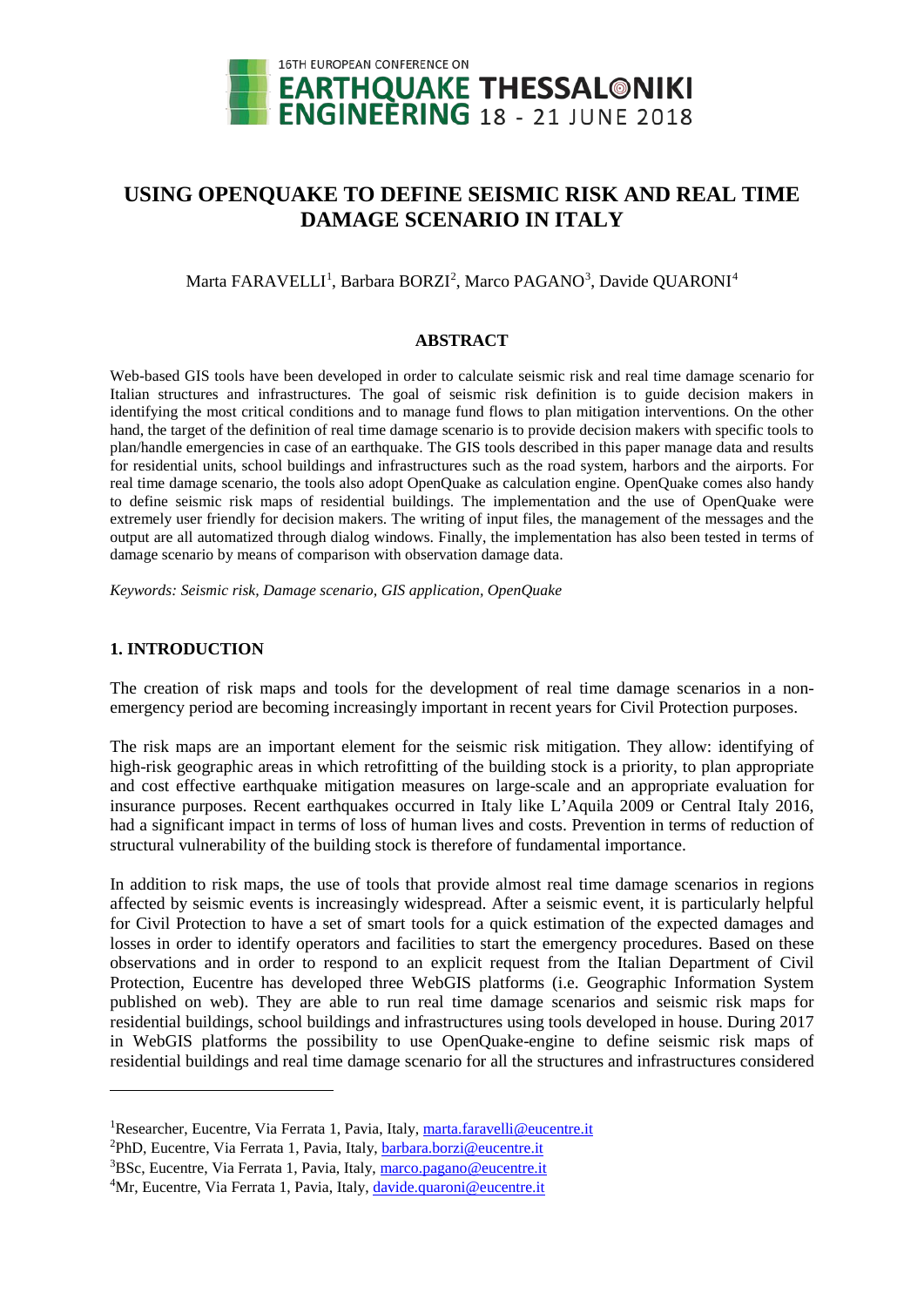has been added, as described in the next pages.

# *1.1 Tools for estimation of earthquake losses*

During the years, several research groups around the world have developed tools to maximize earthquake rapid response systems in order to estimate earthquake losses in quasi real time after a seismic event. Erdik et al. (2014) shows a review of many existing earthquake rapid response systems and methodologies that serve to plot earthquake loss information (building damages, casualties and economic losses) immediately after an earthquake. In latter paper the available near real time loss estimation tools were classified in two main categories depending on the size of area they cover: Global/Regional Systems and Local Systems.

The first group lists: GDACS (2014), WAPMERR (2013), PAGER (2004), ELER (2010), SELENA (2010); the second: Taiwan Earthquake Rapid Reporting System, Realtime Earthquake Assessment Disaster System in Yokohama, Real Time Earthquake Disaster Mitigation System of the Tokyo Gas Co., Istanbul Earthquake Rapid Response System.

Spence et al. (2008) compares three methods to evaluate real time damage scenario in Europe, developed within the LESSLOSS SP10 project: KoeriLossV2, AUTHloss e LNECloss. The three tools were tested on 3 different cities (Istanbul, Lisbon and Thessaloniki) considering approximately 50 year and 500-year earthquake scenarios using methods, software and GIS mapping tools which were developed by separate research teams for each of these cities. The individual city studies have been reported in Spence (2007). The approaches used for the three cities had many elements in common, but there were also important differences:

- The three tools model the soil profile differently;
- KoeriLossV2 and LNECloss use the capacity spectrum method to process the fragility curves;
- AUTHloss uses fragility curves developed using a combination of analysis and statistical data like the hybrid method;
- The damage levels used in the three tools are different;
- Each tool estimates the number of victims in a different way.

# *1.2 OpenQuake*

OpenQuake is a recent tool to estimate earthquake loss developed as part of the Global Earthquake Model (GEM) [\(http://www.globalquakemodel.org\)](http://www.globalquakemodel.org/). OpenQuake is a web-based risk assessment platform, which offers an integrated environment for modelling, viewing, exploring and managing earthquake risk (Silva et al. 2014). The risk component of the OpenQuake-engine can compute both scenario-based and probabilistic seismic damage and risk using various approaches. The following types of analysis are currently supported (GEM 2017): Scenario Damage Assessment, Scenario Risk Assessment, Classical Probabilistic Seismic Damage Analysis, Classical Probabilistic Seismic Risk Analysis, Stochastic Event Based Probabilistic Seismic Risk Analysis, Retrofit Benefit-Cost Ratio Analysis.

In the WebGIS platform described in this paper the Scenario Damage Assessment has been integrated to assess the real time damage scenario and the conditioned risk (the seismic risk related to an event with a certain return period Tr, e.g. Tr=475 years). Furthermore, the Classical Probabilistic Seismic Damage Analysis has been integrated in order to evaluate the unconditional seismic risk for a specific time window. The Scenario Damage Assessment calculator computes damage distribution statistics for all assets in a given exposure model for a single specified earthquake rupture. This calculator requires the definition of a finite rupture model, an exposure model and a fragility model, along with the selected GMPE (Ground Motion Prediction Equation). The Classical Probabilistic Seismic Damage Analysis calculator integrates the fragility functions for an asset with the seismic hazard curve at the location of the asset, to give the expected damage distribution for the asset within a specified time period. The calculator requires the definition of an exposure model, a fragility model with fragility functions for each taxonomy represented in the exposure model, and hazard curves calculated in the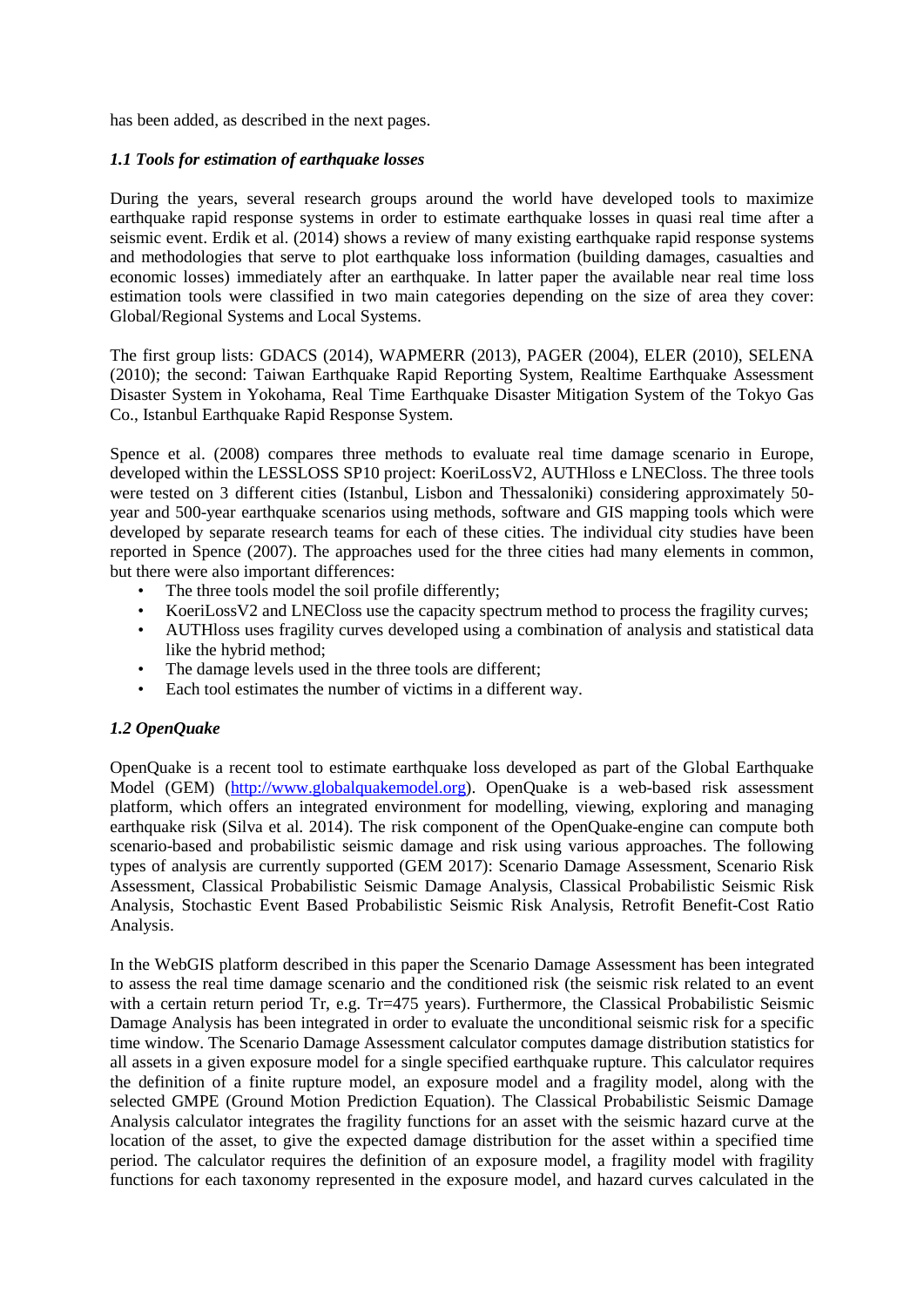region of interest (GEM 2017).

# **2. INTEGRATION OF OPENQUAKE IN THE WEBGIS PLATFORMS**

Eucentre has developed three WebGIS platforms to assess risk maps and damage scenarios. The first focuses on residential buildings and the minimum unit of definition is the municipality (Faravelli et al. 2017). The second relates to school buildings identified with a single point (Faravelli et al. 2017) and the third provides the risk of the infrastructure located in the road system (Onida et al. 2001). Recently, the possibility to use OQ-engine to process the real time damage scenarios was integrated in the three WebGIS. Furthermore, only in the residential buildings WebGIS platform risk maps (for different time windows or return periods) with OQ-engine can be produced. All calculations with OQengine work jointly but do not replace those carried out with Eucentre tools.

# *2.1 OpenQuake for residential buildings*

In the WebGIS platform for residential buildings you'll find the tab "Custom curve" (Figure 1) in which the user can insert new fragility curves or use the default set of curves to elaborate seismic risk maps using OQ-engine. In particular, the OQ tool "Scenario Damage Assessment" has been implemented to calculate conditional risk for different return periods (30, 50, 72, 100, 140, 200, 475, 1000, 2500 years) and the OQ tool "Classical Probabilistic Seismic Damage Analysis" for the unconditional risk in different time windows (1, 10 or 50 years). The user can download the shapefile of the map or an excel file that summarizes the results. In this WebGIS, like in the other two, using the tab "Scenario OpenQuake" it's possible to run the real time damage scenario using the tool "Scenario Damage Assessment" of OQ-engine (Figure 2). To define the hazard data the user can:

- Insert only the minimum data like magnitude, longitude and latitude of the epicentre, depth of the hypocenter;
- Define the dimensions and the features of the fault;
- Insert the ID of the shakemap produced by the INGV (Nation Institute of Geophysics and Volcanology).

For the first two cases, the radius describing the evaluated area around the epicentre and the GMPE from a list (Boore and Atkinson 2008, Akkar and Bommer 2010, Bindi et al. 2011, Cauzzi and Faccioli 2008) must also be indicated. Regardless of the user's choice, the output is a shapefile with the map and an excel file with the results.



Figure 1. Tool to produce risk maps with OQ-engine for residential buildings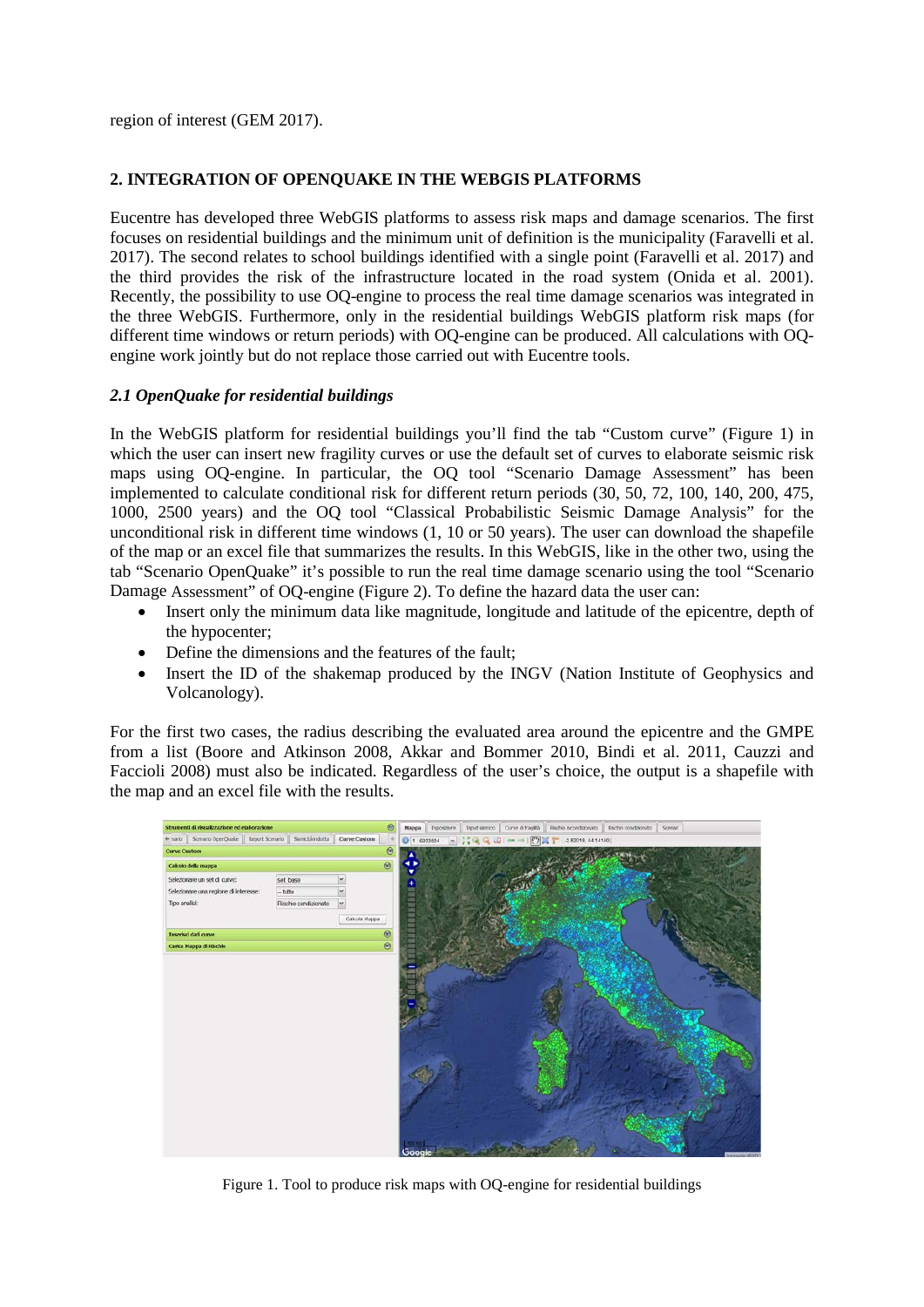| Strumenti di visualizzazione ed elaborazione                                                                                                                                                                                                                                  | $\left(\mathbf{K}\right)$                    | $\circ$<br><b>Avanzate</b>                                                                                                                                                                                                                                                                       |  |  |  |  |  |  |  |  |
|-------------------------------------------------------------------------------------------------------------------------------------------------------------------------------------------------------------------------------------------------------------------------------|----------------------------------------------|--------------------------------------------------------------------------------------------------------------------------------------------------------------------------------------------------------------------------------------------------------------------------------------------------|--|--|--|--|--|--|--|--|
| Ricerca Comune<br>Scenario<br>$\leftarrow$<br>Gestione laver<br>Legenda<br>Scenario OpenQuake<br>Scenario con epicentro/faglia<br>Dati del Terremoto<br>Magnitudo del terremoto:<br>Latitudine del terremoto [gradi decimali]:<br>Longitudine del terremoto [gradi decimali]: | <b>Scenario OpenQuake</b><br>雨<br>$^{\circ}$ | Dati del Terremoto<br>Latitudine P1 della faglia [gradi decimali]:<br>Longitudine P1 della faglia [gradi decimali]:<br>Latitudine P2 della faglia [gradi decimali]:<br>Longitudine P2 della faglia [gradi decimali]:<br>Dip:<br>$\checkmark$<br>Selezionare un tipo di faglia<br>Tipo di faglia: |  |  |  |  |  |  |  |  |
| Profondità del terremoto [km]:<br>Raggio di azione [km]:                                                                                                                                                                                                                      |                                              | Profondità minima della faglia:<br>Profondità massima della faglia:                                                                                                                                                                                                                              |  |  |  |  |  |  |  |  |
| Selezionare un tipo di suolo<br>Tipo di suolo:                                                                                                                                                                                                                                | v                                            | $\circledR$<br><b>Shakemap INGV</b>                                                                                                                                                                                                                                                              |  |  |  |  |  |  |  |  |
| Selezionare un tipo di tipologia strut   ▼<br>Tipologia strutturale:                                                                                                                                                                                                          |                                              | Inserire identificativo dal sito INGV                                                                                                                                                                                                                                                            |  |  |  |  |  |  |  |  |
| Selezionare una legge di attenuazio V<br>Legge di attenuazione:                                                                                                                                                                                                               |                                              | Identificativo della shakemap INGV:                                                                                                                                                                                                                                                              |  |  |  |  |  |  |  |  |
| Studio:<br>Selezionare un studio                                                                                                                                                                                                                                              | $\checkmark$                                 | Calcola Scenario                                                                                                                                                                                                                                                                                 |  |  |  |  |  |  |  |  |

Figure 2. Tool to elaborate real time damage scenarios with OQ-engine for residential buildings

# *2.2 OpenQuake for school buildings*

The tool "Scenario Damage Assessment" of OQ-engine has been implemented in the school buildings WebGIS platform, too. The input data that the users have to select in order to define the hazard for the real time damage scenario are the same as the previous ones. Figure 3 shows the tab "Scenario OpenQuake" for this platform. Also in this case the export files are the shapefiles and the excel files.



Figure 3. Tool to elaborate real time damage scenarios with OQ-engine for school buildings

## *2.3 OpenQuake for infrastructures in the road network*

The last platform in which OQ-engine has been implemented relates to the road network. Using this WebGIS platform the user will be able to produce seismic risk and damage scenario maps for many typologies of infrastructures which affect the road system. The infrastructures examined are: bridges, retaining walls, tunnels, ports and airports. The tool "Scenario OpenQuake" is like the previous two, but the user can select one or more infrastructures interested in the scenario calculation. Figure 4 shows the WebGIS platform for the road network and this specific tool.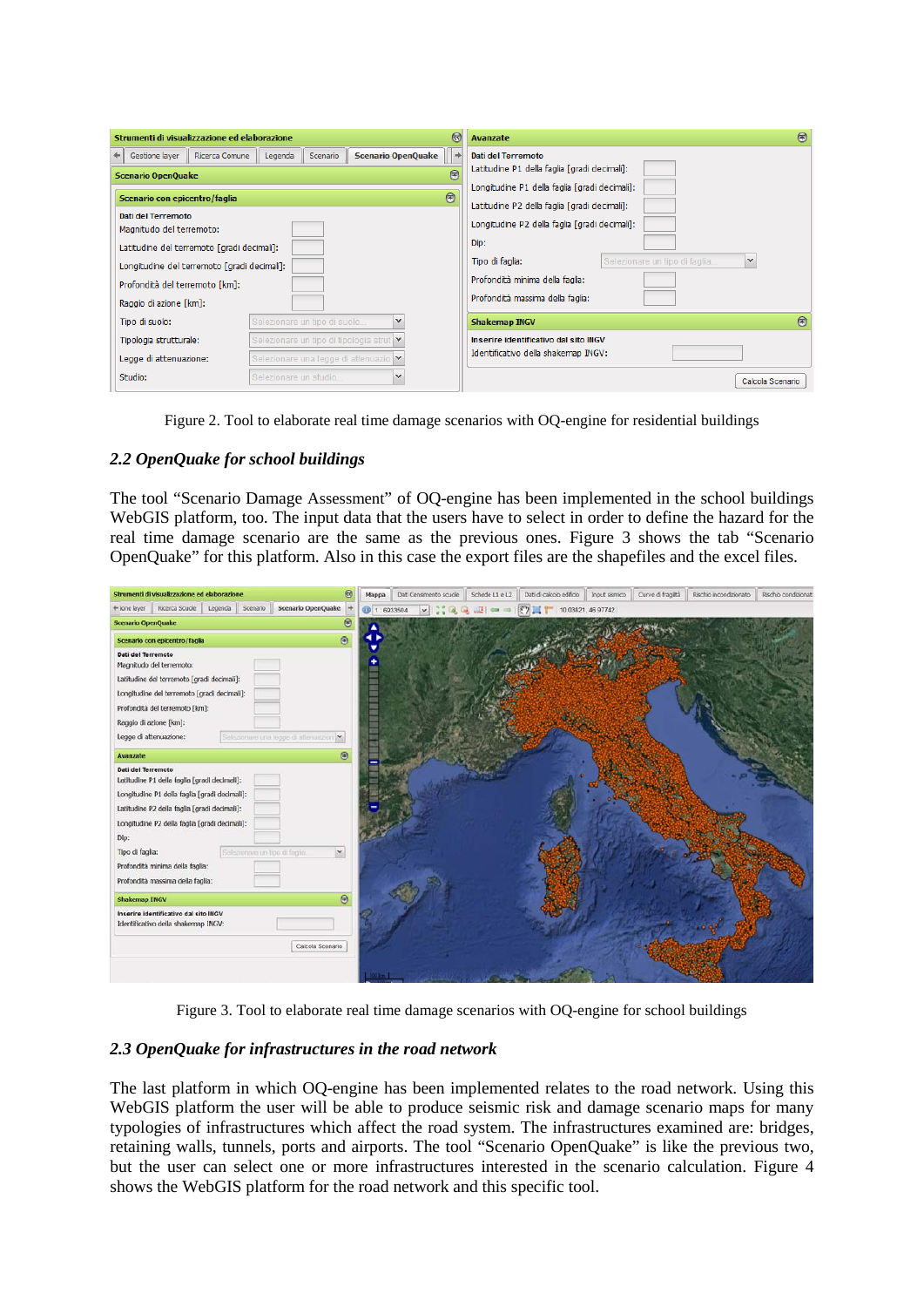| Strumenti di visualizzazione ed elaborazione   |          |                            | $\odot$        | Mappa                  | Ponti.           | Gallerie         | Opere di sostegno     | Strade           | Frane    | Porti  | Aeroporti                                     |               |         |         |                   |                   |            |
|------------------------------------------------|----------|----------------------------|----------------|------------------------|------------------|------------------|-----------------------|------------------|----------|--------|-----------------------------------------------|---------------|---------|---------|-------------------|-------------------|------------|
| Gestione layer Legenda                         | Scenario | Scenario OpenQuake         | 净              | 1 6933504              |                  | ×.               | Q<br>辺                | $\mathbb{R}^n$   |          |        | Add start Add stop Add/Remove barrier Risolvi |               |         |         |                   | 0.96936, 38.09211 |            |
| <b>Scenario OpenQuake</b>                      |          |                            | $\circledcirc$ |                        |                  |                  |                       |                  |          |        | Liechtenstein                                 |               |         |         | Graz<br>$\circ$   |                   |            |
| Scenario con epicentro/faglia                  |          |                            | $\circledcirc$ |                        | $\sqrt{r}$ ancia |                  |                       |                  | Svizzera |        |                                               |               |         |         |                   |                   |            |
| Tipo di opera                                  |          |                            |                |                        |                  |                  |                       |                  |          |        |                                               |               |         |         |                   |                   |            |
| Ponti:                                         | □        |                            |                |                        |                  | Clermont-Ferrand | Ginevrao              |                  |          |        |                                               |               |         |         | Slovenia Zagabria |                   |            |
| Opere di sostegno:                             | □        |                            |                |                        |                  |                  | Lione                 |                  |          |        |                                               |               |         |         |                   |                   |            |
| Gallerie:                                      | п        |                            |                |                        |                  |                  | Grenoble              |                  |          |        |                                               |               |         |         |                   |                   |            |
| Porti:                                         | п        |                            |                |                        |                  |                  |                       |                  |          |        |                                               |               |         | Croazia |                   |                   | Bosnia ed  |
| Aeroporti:                                     |          |                            |                |                        |                  |                  |                       |                  |          |        |                                               |               |         |         |                   |                   | Erzegovina |
| Strade:                                        | □        |                            |                |                        |                  |                  | Nimes                 |                  |          |        |                                               |               |         |         | Zara              |                   | Sarajevo   |
| Dati del Terremoto<br>Magnitudo del terremoto: |          |                            |                | Tolos                  |                  | $\circ$          | Montpellier Marsiglia | Montro<br>Cannes |          |        |                                               |               |         |         |                   | Spalato           |            |
| Latitudine del terremoto [gradi<br>decimali]:  |          |                            |                |                        |                  |                  |                       |                  |          |        |                                               |               |         |         | re Adrialico      |                   | Mor        |
| Longitudine del terremoto<br>[gradi decimali]: |          |                            |                | Andorra                | Girona           |                  |                       |                  |          | Corse. |                                               |               |         |         |                   |                   | Podgeri    |
| Profondità del terremoto [km]:                 |          |                            |                |                        | Barcellona       |                  |                       |                  |          |        |                                               |               |         |         |                   |                   |            |
| Raggio di azione [km]:                         |          |                            |                | <i><b>prragona</b></i> | $\circ$          |                  |                       |                  |          |        |                                               |               |         |         |                   |                   |            |
| Legge di attenuazione:                         |          | Selezionare una legge di i |                |                        |                  |                  |                       |                  |          |        |                                               |               |         |         |                   |                   |            |
| <b>Avanzate</b>                                |          |                            | $\circledcirc$ |                        |                  | BALEA            |                       |                  |          |        |                                               |               |         |         |                   |                   |            |
| <b>Shakemap INGV</b>                           |          |                            | $\Theta$       |                        |                  |                  |                       |                  |          |        | Mar Tirreno                                   |               |         |         |                   |                   |            |
|                                                |          | Calcola Scenario           |                | ILLES                  | Palma di         |                  |                       |                  |          |        |                                               |               |         |         |                   |                   |            |
| $\epsilon$                                     |          |                            | $\rightarrow$  |                        | Maiorca          |                  |                       |                  |          |        |                                               |               |         |         |                   |                   |            |
|                                                |          |                            |                |                        |                  |                  |                       |                  |          |        |                                               |               | Palegmo |         |                   |                   |            |
|                                                |          |                            |                |                        |                  |                  |                       |                  |          |        |                                               | Trapat<br>Mar |         |         |                   |                   |            |
|                                                |          |                            |                | 100 km                 | Algeri           | مدينة الح        |                       |                  |          |        | Tunisi<br>تونس                                |               |         |         |                   |                   |            |

Figure 4. Tool to elaborate real time damage scenarios with OQ-engine for infrastructures on the road system

# **3. IMPLEMENTATION OF WEBGIS / OPENQUAKE INTERFACE**

# *3.1 Required input files*

OpenQuake requires several input files in order to perform its calculations:

- Configuration file: text file with the typology of analysis (Scenario Damage Assessment or Classical Probabilistic Seismic Damage Analysis), short description of the analysis, name of the fragility and exposure files, identification of the interested area for the analysis (for example coordinates of the polygon that encloses the area);
- Fragility model: XML file listing the kind of the fragility curve (in this case it's a lognormal curve), the input data in the x-axis (in this case pga), the fragility values (mean and standard deviation) for the different taxonomies used in the calculation. Every taxonomy is associated with a fragility curve for each damage level;
- Rupture model: XML file with the hazard parameters (the required parameters change depending on the type of analysis performed);
- Exposure model: XML file listing the exposure to consider in the calculation. Each asset in the list contains an id, the taxonomy, the number of buildings/bridges/etc. and their position.

The number of damage levels listed in the fragility file is different for each structure: there are five damage levels (from D1 to D5 derived from the EMS scale [Grunthal 1998]) for residential and school buildings, two for bridges (moderate and severe), three for ports, airports and tunnels (light, moderate and severe) and one for retaining walls (moderate). There's an additional damage level that refers to the absence of damage for buildings, named D0.

## *3.2 Input file creation for the various calculations*

While the creation of the configuration file is straightforward, fragility, rupture model and exposure files creation may be different for each calculation type, as described below.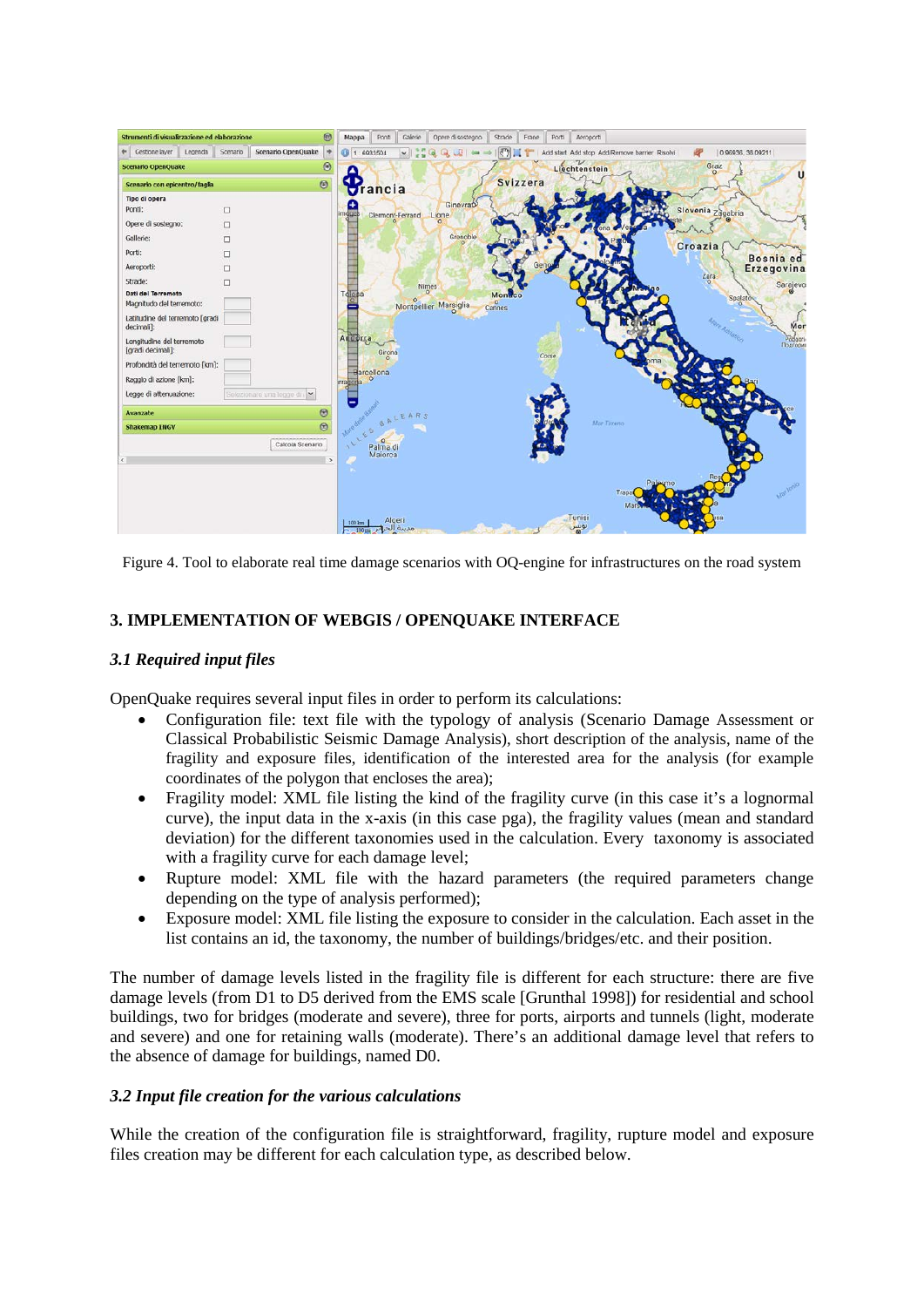#### *3.2.1 Real time damage scenario*

This calculation uses the Scenario Damage Assessment analysis of OpenQuake. The creation of the fragility file is different for each of the three platforms used: the residential buildings platform uses a static file with different taxonomies, while the other two are derived from a query performed in the database where the fragility for the different structures (school buildings, bridges, etc.) is stored. In the rupture file there are parameters of the earthquake event, i.e. its magnitude, position, depth. The exposure file is simply a list of buildings/bridges/etc. within the radius chosen for the scenario calculation.

#### *3.2.2 Conditional risk*

This calculation was exclusively developed for residential buildings and uses OpenQuake's Scenario Damage Assessment analysis. Since the WebGIS platform runs custom fragility curves, the fragility file is based on the values stored in the database for the chosen curve sets. The rupture file is represented by a "gmf" (ground motion field) file: for every point in the map (latitude and longitude) the pga value is reported, in relation to the return period selected. Since the calculation is performed on the whole territory, the exposure file is a static file with the exposure of the Italian municipalities.

## *3.2.3 Unconditional risk*

This calculation also was developed only for residential buildings. It is based on the Classical Probabilistic Seismic Damage Analysis of OpenQuake and the fragility file is based on the custom set of curve like in the conditional risk. The rupture file is represented by a hazard curve file for each of the three time windows considered (1, 10, 50 years). These are static files read from File System. The exposure file is the same used in the conditional risk calculation.

#### *3.3 Running the Calculation Engine*

Once the input files are correctly created, the instructions to run the OQ-engine are executed from the Java Server application in charge to create a new thread for each step and to monitor the activity of OpenQuake, interpreting the console output and parsing the output files as soon as they are ready. Figure 5 shows the implementation scheme of OQ-engine in the WebGIS platforms.



Figure 5. OpenQuake integration scheme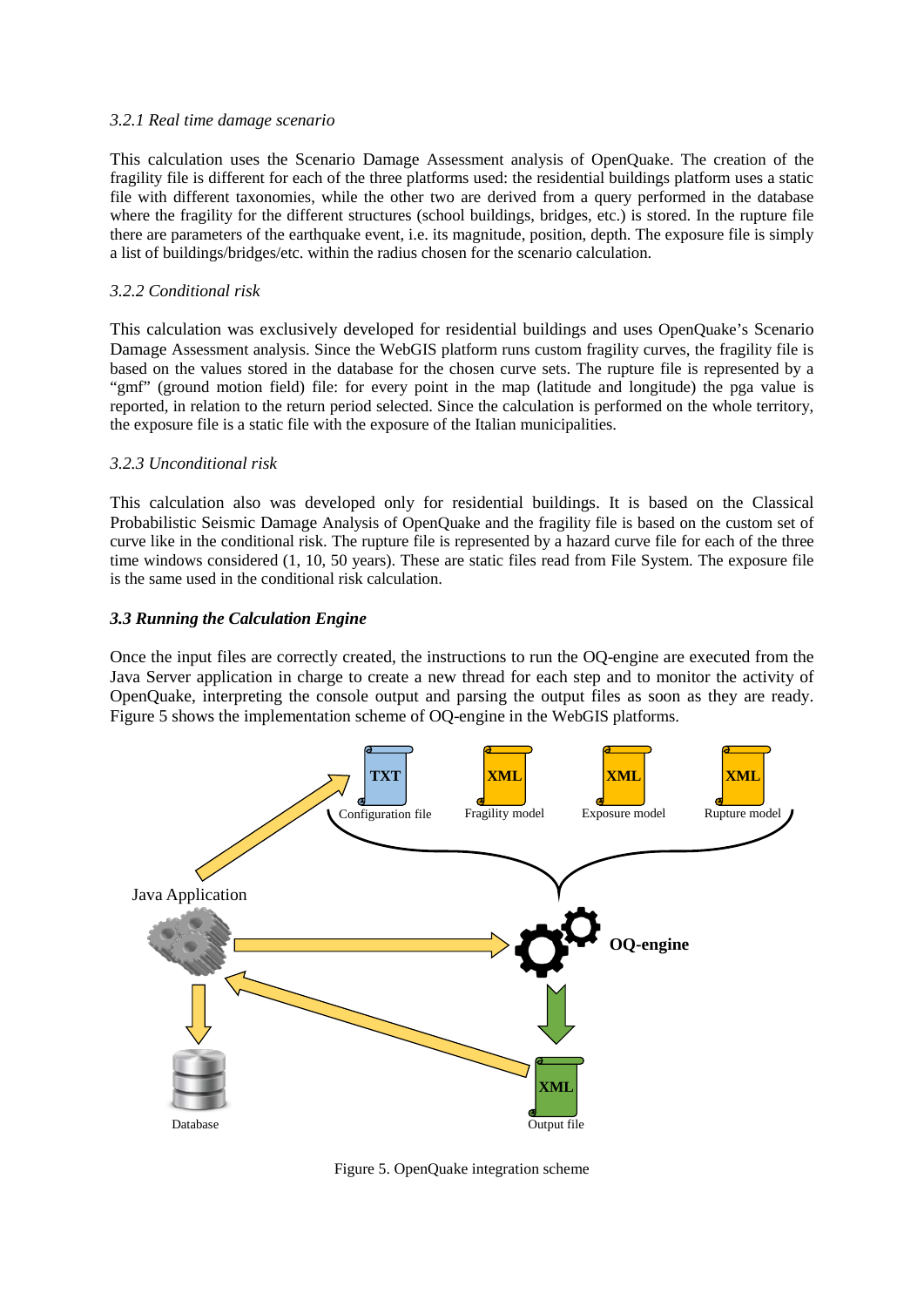# *3.4 Results*

OpenQuake results are stored in its internal database and can be exported as an XML file. Java application parses such file, calculates additional computations as percentages, and stores them in a dedicated table inside the WebGIS database. In the web application, a layer is dynamically created, using GeoServer, and displayed on the map.

# **4. SEISMIC RISK MAPS AND DAMAGE SCENARIOS DERIVED FROM DIFFERENT METHODOLOGIES**

In order to verify the correct implementation of OQ in the WebGIS platforms described in the previous chapters, the risk maps for residential buildings obtained with the OQ-engine from the WebGIS and those obtained with Eucentre tools were compared in §4.1. Then, §4.2 shows a comparison between the damage scenario for L'Aquila 2009 earthquake obtained with OQ-engine from the WebGIS, those obtained with Eucentre tools and the damage data observed in field collected with the Aedes forms.

## *4.1 Comparison of seismic risk maps*

Seismic risk maps have been generated for different return periods and time windows using two different calculation tools (OQ-engine and Eucentre), using the same input data: the buildings fragility is described by a single set of fragility curves for all Italian municipalities, the hazard is deriving from the NTC08 (D.M. 14.01.2008) and the exposure derives from the ISTAT 2001 database. Figure 6 shows the maps for a return period of 475 years and damage level D2, while Figure 7 shows the maps for a time window of 50 years and damage level D3 in terms of % of buildings.



Figure 6. Seismic risk maps for a return period of 475 years in terms of % of buildings that reach the damage level D2 elaborated with (a) OQ-engine and (b) Eucentre tool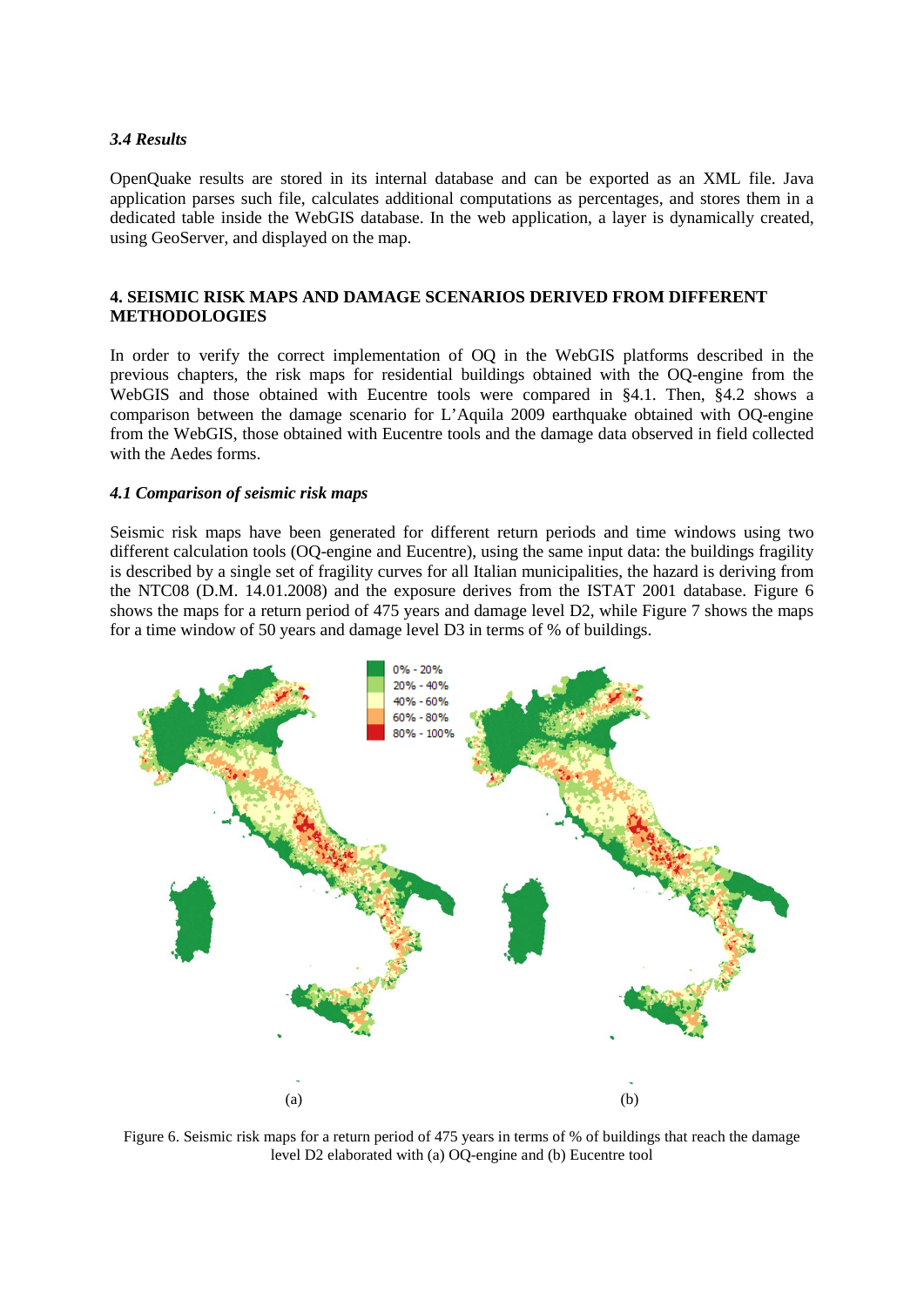

Figure 7. Seismic risk maps for a time window of 50 years in terms of % of buildings that reach the damage level D3 elaborated with (a) OQ-engine and (b) Eucentre tool

The good agreement between the maps shown in Figure 6 and 7 proves that OQ-engine "Classical Probabilistic Seismic Damage Analysis" has been properly integrated into the WebGIS platform.

#### *4.2 Comparison for the scenario damage of L'Aquila 2009*

Using the WebGIS platform developed for residential buildings, the damage scenario for L'Aquila 2009 earthquake with OQ-engine and the Eucentre tool was generated. The results were compared with the observed data. Figure 8 shows the comparison in terms of usability criteria obtained with different GMPEs (Boore and Atkinson 2008, Akkar and Bommer 2010, Bindi et al. 2011). In order to correlate the damage levels and the usability criteria, the formulation elaborated by Sabetta et al. (2013) and reported below was used:

- Usable buildings: D0+0.6•D1
- Damaged buildings:  $0.4 \cdot D1 + 0.2 \cdot (D2 + D3)$
- Unusable buildings:  $0.8 \cdot (D2 + D3) + D4$
- Collapsed buildings: D5

Figure 9 shows the mean values obtained from the three GMPEs in terms of damage levels. The mean values attenuate the differences reported in Figure 8 showing a good agreement between the scenarios obtained with OQ-engine and those derived from the Eucentre tool. The integration of OQ-engine "Damage Assessment Scenario" in the WebGIS platform can be considered validated. The comparison with the observed data generally shows an overestimation of the damage, especially for D3 and D4. The differences are, however, limited, reaching at most 24% for D0, and therefore fall within the range of acceptability for large scale scenarios.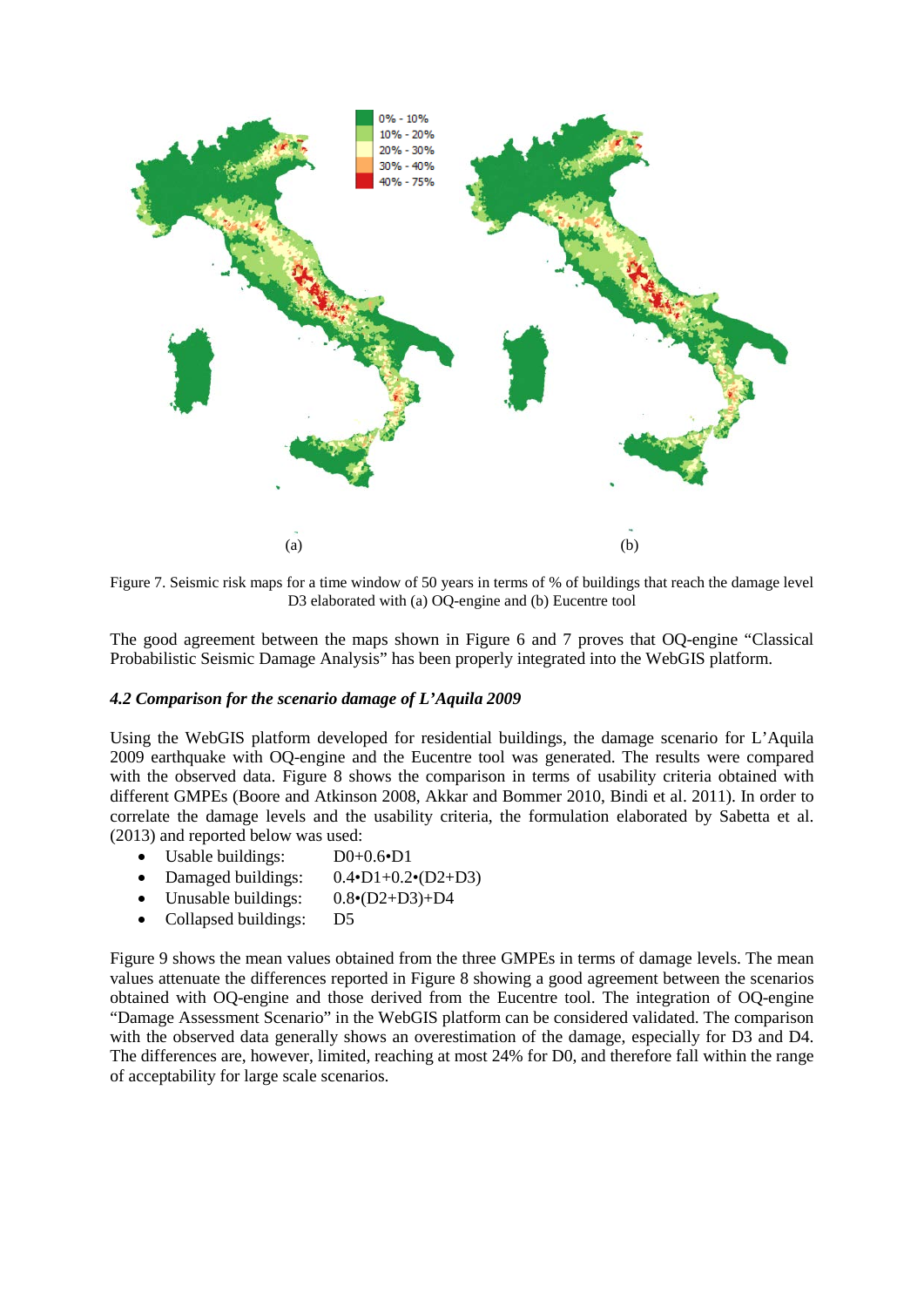

Figure 8. Damage scenario in terms of usability criteria with three GMPEs



Figure 9. Mean damage scenario in terms of damage levels

It is worth explaining the differences between OpenQuake and Eucentre. Although in the calculation with OpenQuake SP-BELA fragility curves are used (Borzi et al. 2008a, 2008b), the differences are due to the fact that Eucentre routines, using SP-BELA as well as a fragility methodology, do not consider fragility curves, but a comparison between building capacity and demand imposed by the earthquake. Therefore, in Eucentre routine the scenario is a point of a fragility curve calculated for the spectral shape corresponding to the GMPEs. OpenQuake, on the other hand, extracts the point of the fragility curve that corresponds to the PGA value defined according to the GMPE. Furthermore, the SP-BELA fragility curves have been calculated assuming a frequency content of the earthquake, which does match with the GMPE spectral shape.

# **5. CONCLUSIONS**

This paper describes the integration of OQ-engine in the WebGIS platforms developed by Eucentre. The work carried out has shown the versatility of the two components: the platforms and the calculation engine. By creating a special graphical interface and custom written Java applications that feed the computing engine, send input files and then rework outputs, you can connect other computing hardware besides the one shown here. Similarly, OQ-engine has shown that its integration into a platform does not imply great difficulties, so it could easily be integrated into several risk management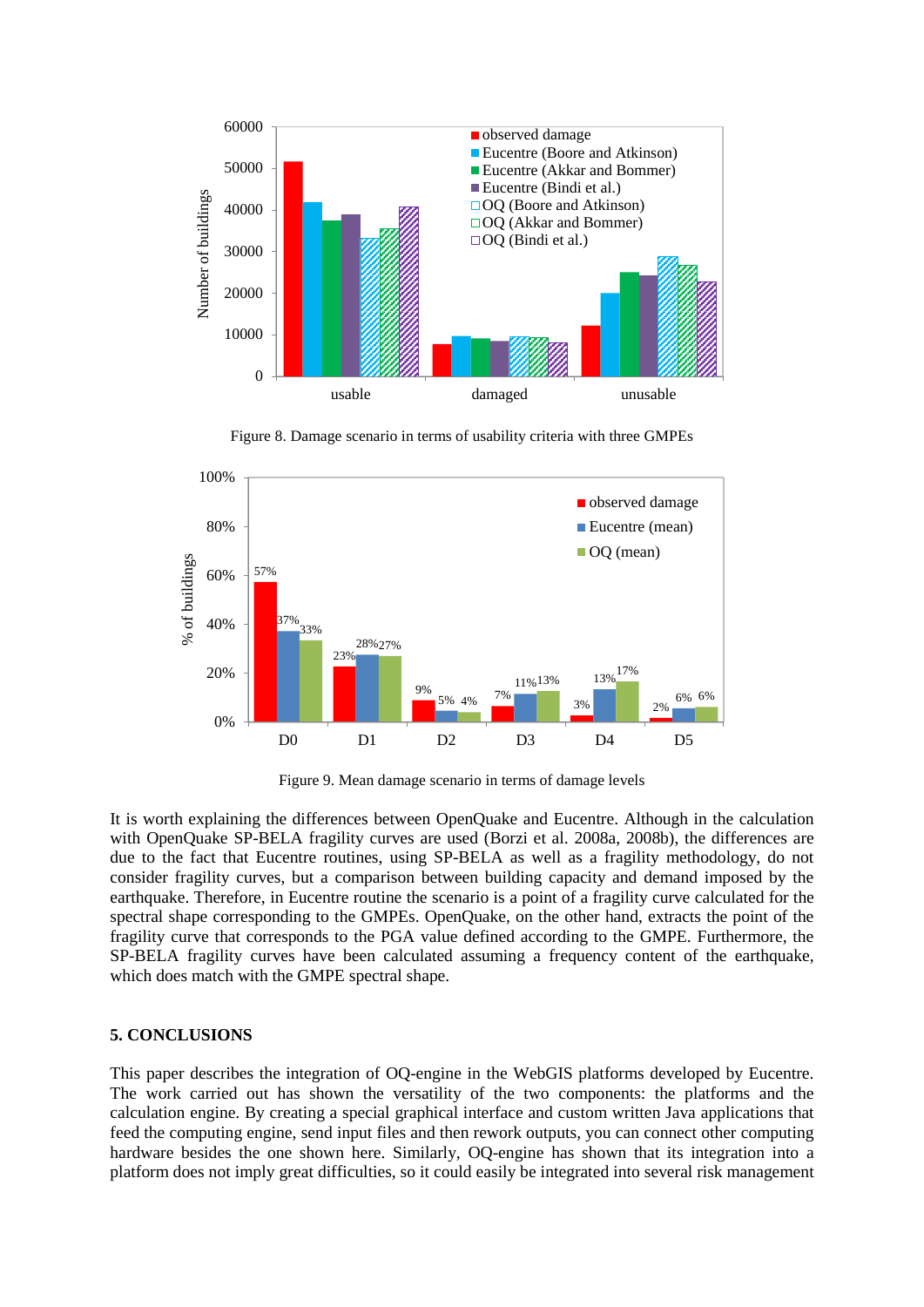platforms. The work here presented makes the adoption of OQ-engine, basically used by command line, very user friendly and leaves to an ad hoc graphical interface the difficulties related with the definition of input and interpretation of output.

#### **6. ACKNOWLEDGMENTS**

The authors would like to express their gratefulness to Dr. Vitor Silva and all the GEM staff for the support. The current study has been beneficiary of Italian Department of Civil Protection funds. However, this does not necessarily reflect the ideas and official policy of the department.

#### **7. REFERENCES**

Akkar S, Bommer JJ (2010). Empirical Equations for the Prediction of PGA, PGV, and Spectral Accelerations in Europe, the Mediterranean Region, and the Middle East. *Seismol Res Lett*, 81: 195–206. doi: 10.1785/gssrl.81.2.195.

Bindi D, Pacor F, Luzi L, et al (2011). Ground motion prediction equations derived from the Italian strong motion database. *Bull EarthqEng*, 9:1899–1920. doi: 10.1007/s10518-011-9313-z.

Boore DM, Atkinson GM (2008). Ground-motion prediction equations for the average horizontal component of PGA, PGV, and 5%-damped PSA at spectral periods between 0.01 s and 10.0 s. *Earthq Spectra*, 24: 99–138. doi: 10.1193/1.2830434.

Borzi B, Pinho R, Crowley H (2008a). Simplified pushover-based vulnerability analysis for large scale assessment of RC buildings. *Eng Struct*, 30(3): 804-820.

Borzi B, Crowley H, Pinho R (2008b). Simplified Pushover-Based Earthquake Loss Assessment (SPBELA) Method for Masonry Buildings. *International J of Architectural Heritage*, 2(4): 353-376.

Cauzzi C and Faccioli E (2008). Broadband (0.05 to 20s) prediction of displacement response spectra based on worldwide digital records. *Journal of Seismology*, 12(4): 453-475.

D.M. 14.01.2008 (2008). Approvazione delle nuove norme tecniche per le costruzioni. G.U. 04.02.2008 n. 29.

ELER (2010). Earthquake Loss Estimation Routine – (http://www.koeri.boun.edu.tr/Haberler/NERIES%20ELER%20V3.1\_6\_176.depmuh).

Erdik M, Sesetyan K, Demircioglu MB, Zulfikar C, Hancılar U, Tuzun C and Harmandar E (2014). Rapid earthquake loss assessment after damaging earthquakes. *Perspectives on European Earthquake Engineering and Seismology, Geotechnical, Geological and Earthquake Engineering*, 34. doi: 10.1007/978-3-319-07118-3\_2.

Faravelli M, Borzi B, Di Meo A, Polli D (2017). A mechanic based model for definition of seismic risk and real time damage scenario of buildings", *Proceedings of the 6th International Conference on Computational Methods in Structural Dynamics and Earthquake Engineering*, 15-17 June 2017, Rhodes Island, Greece.

GDACS (2014). Global Disaster Alert and Coordination System – (http://www.gdacs.org).

GEM (2017). The OpenQuake-engine User Manual. Global Earthquake Model (GEM) Technical Report 2017- 02. doi: 10.13117/GEM.OPENQUAKE.MAN.ENGINE.2.3/01, 193 pages.

Grünthal G (1998). European Macroseismic Scale 1998 (EMS 1998). Council of Europe, Cahiers du Centre Européen de Géodynamique et de Sismologie 15.

Onida M, Borzi B, Noto F (2011). Applicazione di un metodo meccanico per la definizione del rischio sismico dei ponti: piattaforma GIS e reperimento dati, *Proceedings of the XIV Convegno L'Ingegneria Sismica in Italia ANIDIS 2011*, 18-22 September, Bari, Italy.

PAGER (2004). Prompt Assessment of Global Earthquakes for Response (https://earthquake.usgs.gov/data/pager/).

Sabetta F, Speranza E, Borzi B, Faravelli M (2013). Scenari di danno empirici e analitici a confronto con recenti terremoti italiani, *Proceedings of the32th National Conference of GNGTS*, 19-21 November, Trieste, Italy.

SELENA (2010). Seismic Loss Estimation using a Logic Tree Approach – (http://selena.sourceforge.net/selena.shtml).